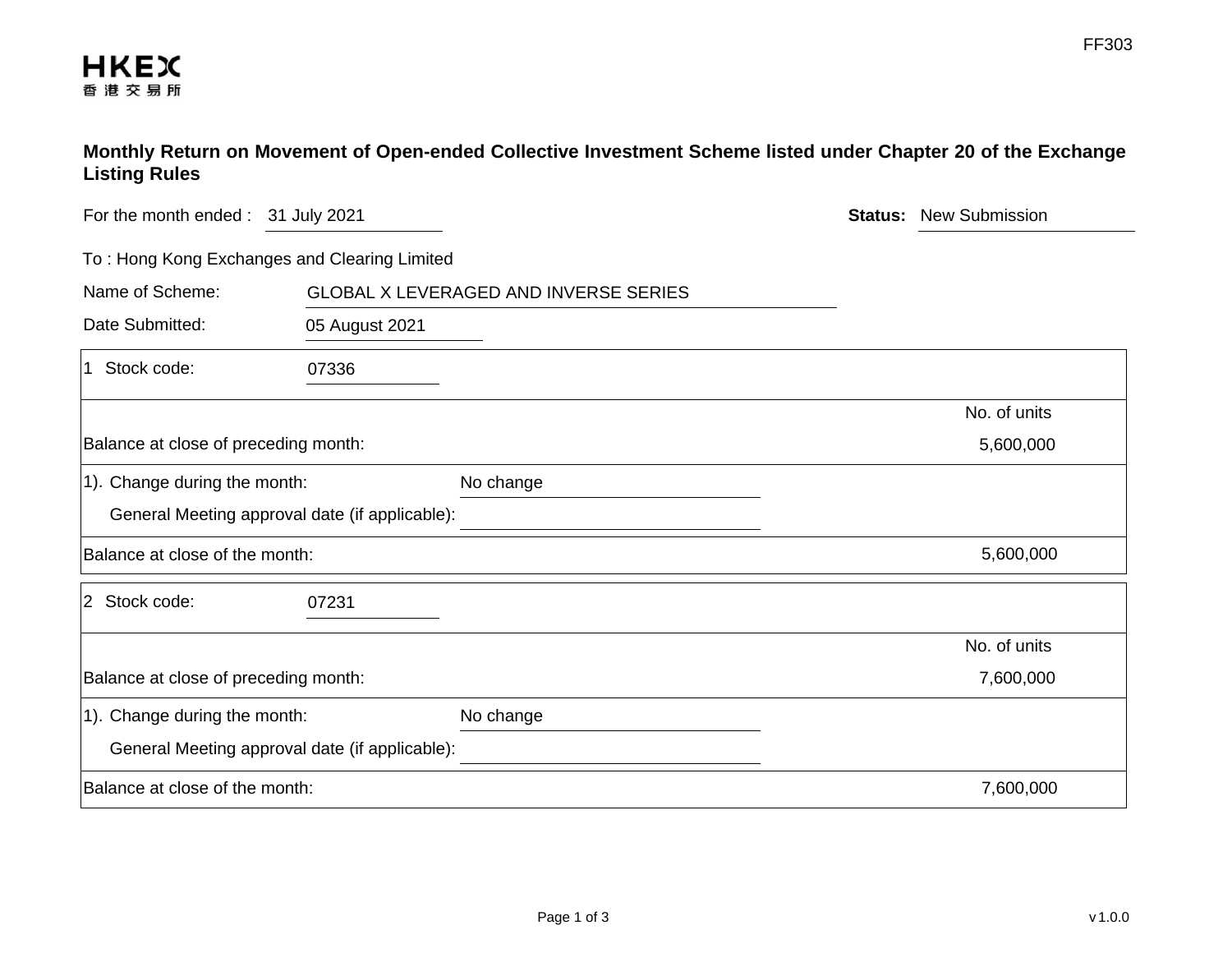## **HKEX** 香港交易所

| 3 Stock code:                                  | 07362     |                                                    |              |
|------------------------------------------------|-----------|----------------------------------------------------|--------------|
|                                                |           |                                                    | No. of units |
| Balance at close of preceding month:           | 4,600,000 |                                                    |              |
| 1). Change during the month:                   |           | No change                                          |              |
| General Meeting approval date (if applicable): |           |                                                    |              |
| Balance at close of the month:                 | 4,600,000 |                                                    |              |
| 4 Stock code:                                  | 07230     |                                                    |              |
|                                                |           |                                                    | No. of units |
| Balance at close of preceding month:           |           |                                                    | 1,800,000    |
| 1). Change during the month:                   |           | Increase - Further issues                          | 1,000,000    |
| General Meeting approval date (if applicable): |           |                                                    |              |
| Balance at close of the month:                 |           |                                                    | 2,800,000    |
| 5 Stock code:                                  | 07322     |                                                    |              |
|                                                |           |                                                    | No. of units |
| Balance at close of preceding month:           |           |                                                    | 6,500,000    |
| 1). Change during the month:                   |           | No change                                          |              |
| General Meeting approval date (if applicable): |           |                                                    |              |
| Balance at close of the month:                 |           |                                                    | 6,500,000    |
| Submitted by:                                  |           | Mirae Asset Global Investments (Hong Kong) Limited |              |